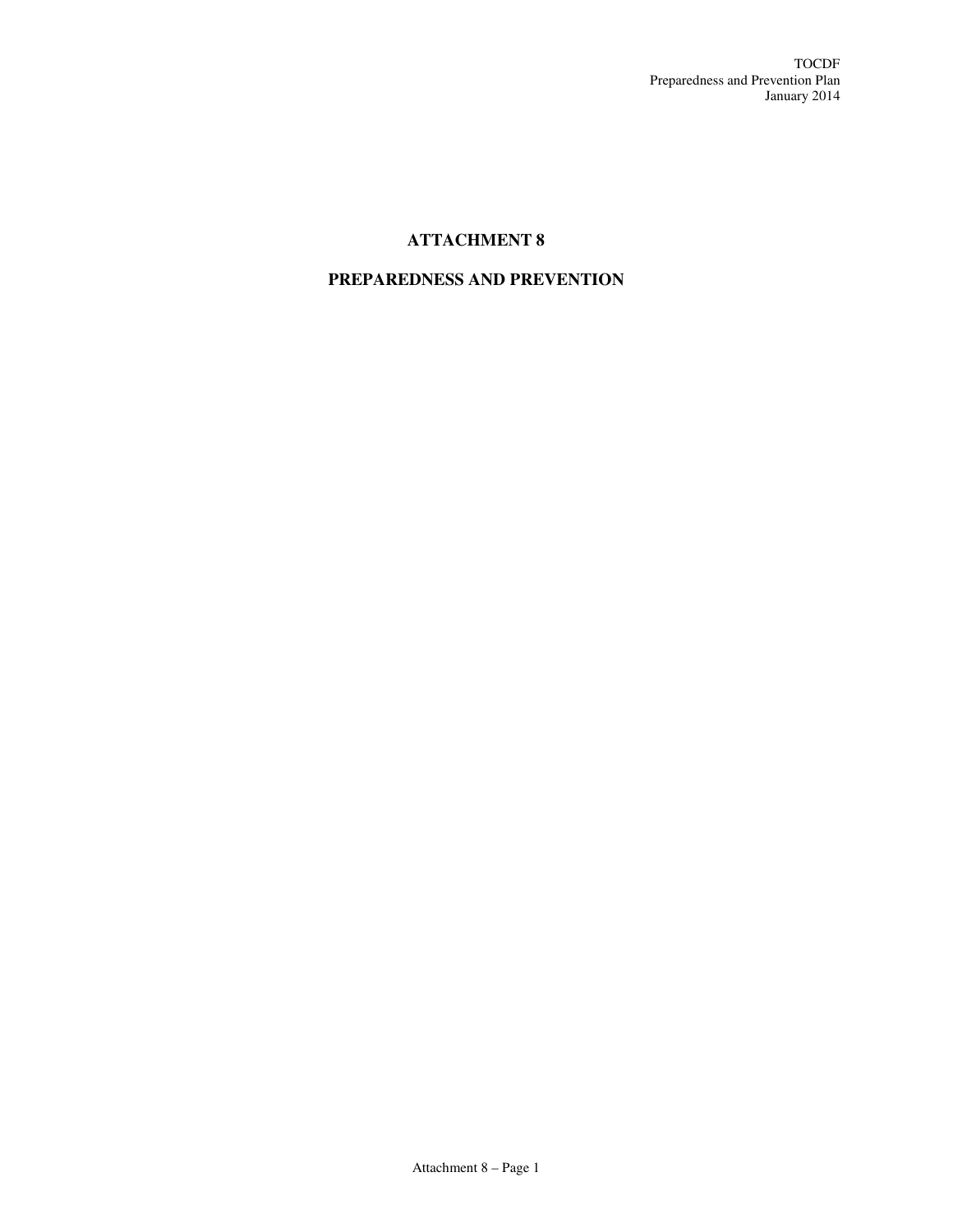## **TABLE OF CONTENTS**

#### 8.1 DOCUMENTATION OF PREPAREDNESS AND PREVENTION REQUIREMENTS

- 8.1.1 Equipment Requirements
- 8.1.2 Aisle Space Requirements

#### 8.2 PREVENTATIVE PROCEDURES, STRUCTURES, AND EQUIPMENT

- 8.2.1 Loading/Unloading of Hazardous Waste<br>8.2.2 Area 10 Autoclave (Igloo 1631)
- Area 10 Autoclave (Igloo 1631)
- 8.2.3 Runoff
- 8.2.4 Water Supplies
- 8.2.5 Equipment and Power Failure
	- 8.2.5.1 Equipment Failure Control
	- 8.2.5.2 Incinerator Upset Control
	- 8.2.5.3 Emergency Power
- 8.2.6 Personnel Protection Equipment
- 8.2.7 Agent Monitoring Equipment

# 8.3 PREVENTION OF IGNITION OR REACTION OF IGNITABLE, REACTIVE, OR INCOMPATIBLE WASTE

- 8.3.1 Precautions to Prevent Ignition or Reaction of Ignitable or Reactive Waste
- 8.3.2 General Precautions for Handling Ignitable or Reactive Wastes or Accidentally Mixing Incompatible Wastes
- 8.3.3 Management of Incompatible Wastes in Containers
- 8.3.4 Management of Ignitable or Reactive Wastes in Tanks
- 8.3.5 Management of Incompatible Waste in Tanks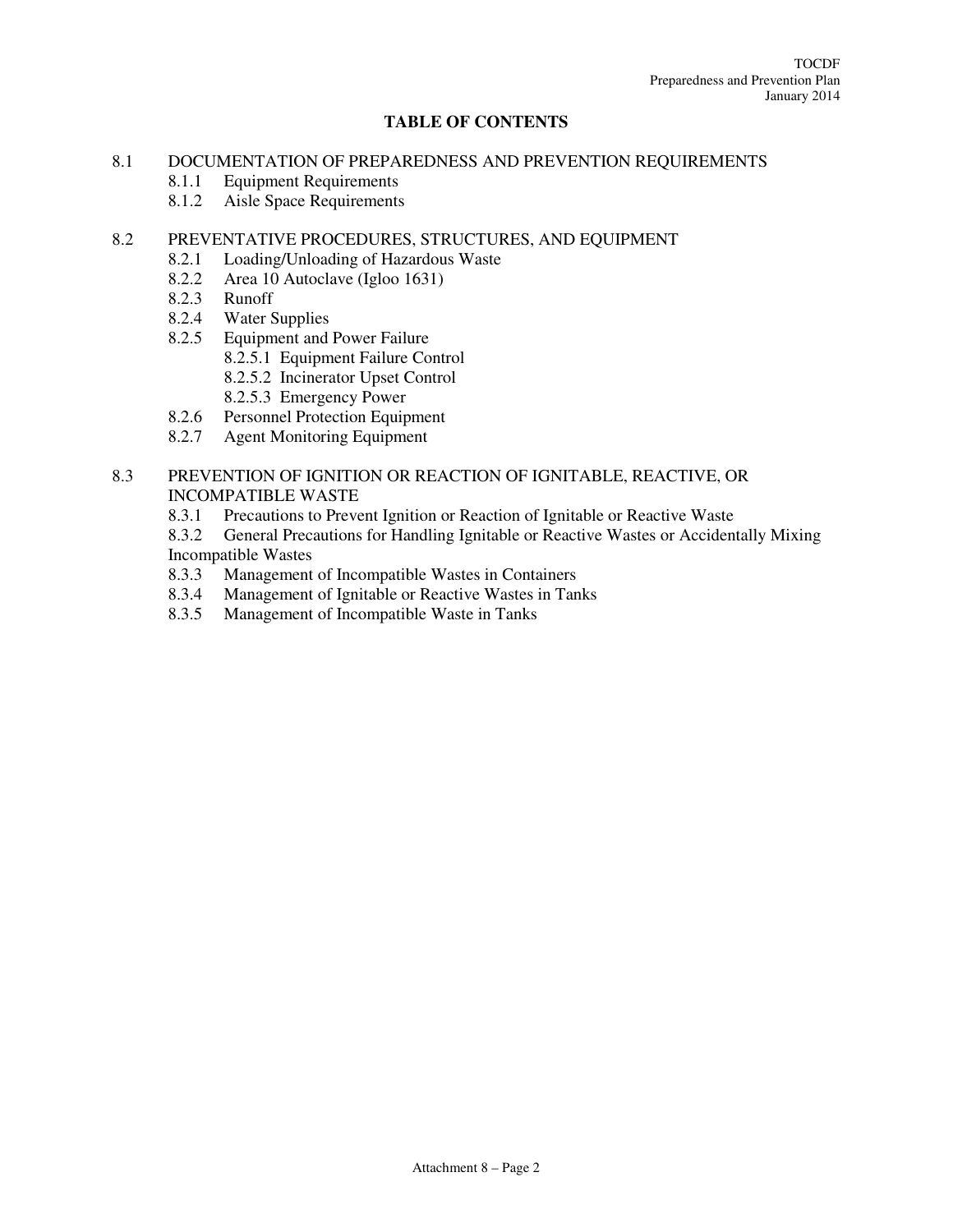# **ACRONYMS**

| <b>CAL</b>      | <b>Chemical Assessment Laboratory</b>       |
|-----------------|---------------------------------------------|
| <b>CFR</b>      | Code of Federal Regulations                 |
| <b>NFPA</b>     | <b>National Fire Protection Association</b> |
| N <sub>O</sub>  | Nitrogen oxide                              |
| NO <sub>2</sub> | Nitrogen dioxide                            |
| <b>TEAD</b>     | Tooele Army Depot                           |
| <b>TEAD-S</b>   | Tooele Army Depot-South                     |
| <b>TOCDF</b>    | Tooele Chemical Agent Disposal Facility     |
|                 |                                             |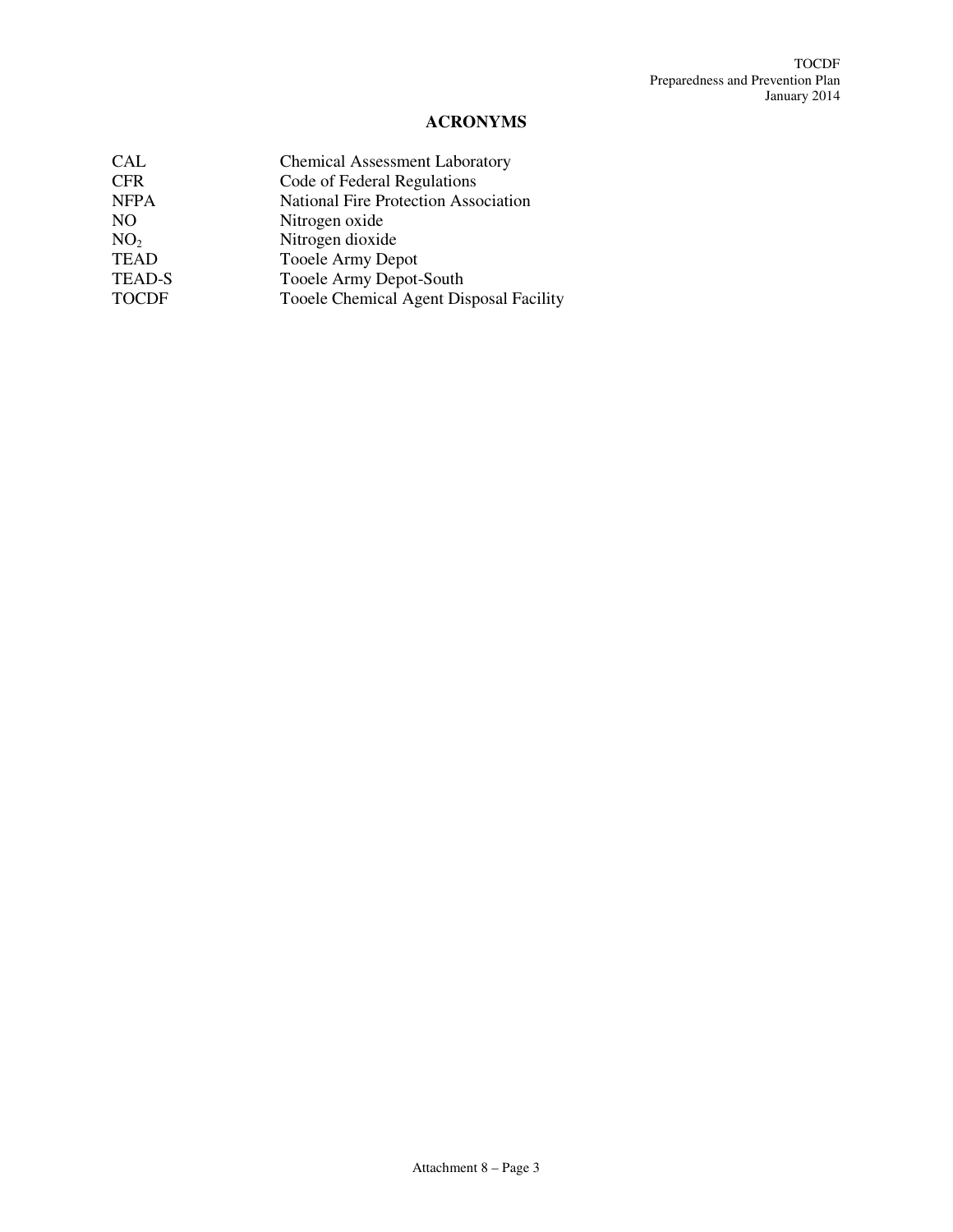## 8.1 **DOCUMENTATION OF PREPAREDNESS AND PREVENTION REQUIREMENTS [R315-8-3.3; R315-8-3.6]**

# 8.1.1 **Equipment Requirements**

- 8.1.1.1 The Tooele Chemical Agent Disposal Facility (TOCDF) is in the final stage of closure. The facility still maintains an inventory of emergency equipment. Telephone and public address loudspeakers are available throughout the facility and in all work areas for use in case of emergencies. The telephone system is available for internal as well as external communications. Portable fire extinguishers are also available.
- 8.1.1.2 Pumps are installed at the existing wells to produce the anticipated 616,000 gallons per day required at Tooele Army Depot-South (TEAD-S), formerly Deseret Chemical Depot. The well pumps supply water to two reservoirs (with a combined capacity of one million gallons). These reservoirs supply the water distribution system at TEAD-S to include the reduced requirement of TOCDF.

#### 8.1.2 **Aisle Space Requirements**

- 8.1.2.1 The S-2 warehouse will be used for container storage during final closure. The storage areas are arranged to provide efficiency in container storage; to provide adequate access for fire-fighting and proper maneuvering of a forklift; to meet minimum fire code requirements; and to allow easy access for personnel and equipment, which is needed for inspections and emergency operations.
- 8.1.2.2 There is a minimum of 2.5 feet of aisle space associated with the containers stored in the S-2 warehouse. An aisle space will be available for fork lift operation in the S-2 warehouse.

# 8.2 **PREVENTIVE PROCEDURES, STRUCTURES, AND EQUIPMENT [R315-3-2.5(b)(8)]**

#### 8.2.1 **Loading/Unloading of Hazardous Waste [R315-3-2.5(b)(8)(i)]**

- 8.2.1.1 Secondary waste is stored and transported to theS-2 warehouse in accordance with R315-8-9.
- 8.2.2 **Reserved**

# 8.2.3 **Runoff [R315-3-2.5(b)(8)(ii)]**

8.2.3.1 At TOCDF runoff from all hazardous waste handling areas to other areas of the facility or the environment is prevented by facility design features. Waste handling in the S-2 warehouse takes place in an enclosed building. This should minimize the potential for precipitation runoff to reach the storage area of S-2. All liquid-bearing hazardous waste containers in S-2 are stored on secondary containment pallets properly sized to hold the contents of the containers.

# 8.2.4 **Water Supplies [R315-3-2.5(b)(8)(iii)]**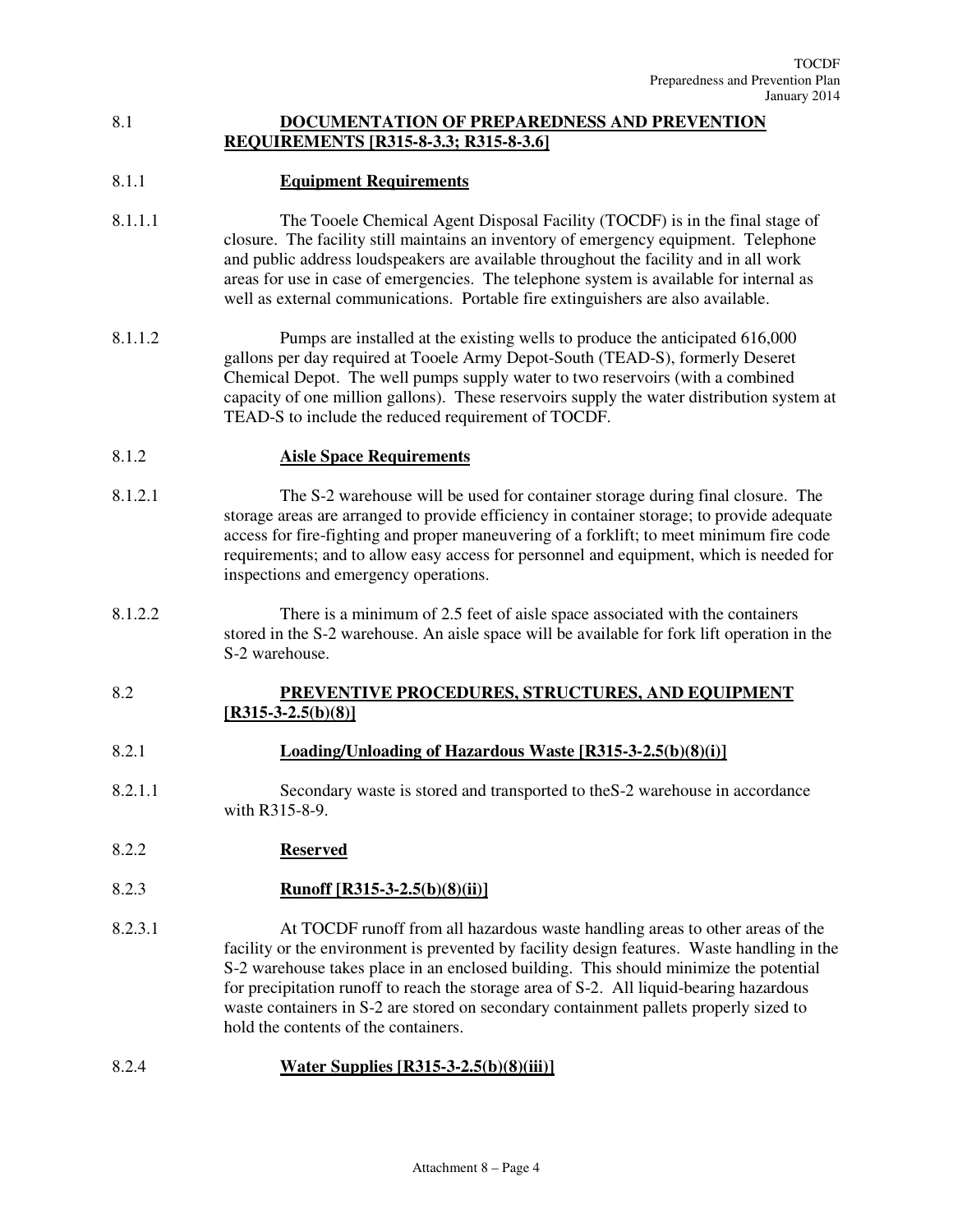- 8.2.4.1 The storage of all hazardous waste at the TOCDF takes place in enclosed structures with concrete bases that prevent the downward percolation of wastes or liquids.
- 8.2.4.2 Back flow preventer systems are installed at potential cross connections to preclude any back flow of contaminated liquids into the potable water distribution system. These systems are installed and maintained in accordance with the Utah Public Drinking Water Rules, Section R309-102-5, under the authority of the Utah Division of Drinking Water.

#### 8.2.5 **Equipment and Power Failure [R315-3-2.5(b)(8)(iv)]**

#### 8.2.5.1 **TOCDF Equipment Failure Control**

8.2.5.1.1 There is no equipment left operating at the TOCDF. All Hazardous Waste Management Units (HWMUs) except for S-2, which is permitted for greater than 90-day container storage, have been decommissioned.

#### 8.2.5.2 **Reserved**

- 8.2.5.3 **Emergency Power**
- 8.2.5.3.1 The use of the emergency power systems was discontinued with the decommissioning of the HWMUs they supported complete.

#### 8.2.6 **Personnel Protection Equipment [R315-3-2.5(b)(8)(v)]**

8.2.6.1 Various levels of protective clothing are required at all facilities to protect workers from the effects of the agent in the work environment. The type of protective clothing worn by the workers is based on the level of protection required by the location, the process, and the type of hazard.

# 8.2.7 **Reserved**

#### 8.3 **PREVENTION OF IGNITION OR REACTION OF IGNITABLE, REACTIVE, OR INCOMPATIBLE WASTE**

# 8.3.1 **Precautions to Prevent Ignition or Reaction of Ignitable or Reactive Waste [R315-3-2.5(b)(9) and R315-8-2.8(a)-(c)]**

- 8.3.1.1 Ignitable waste at the facility includes waste generated and subsequently stored in the S-2 warehouse. No sources of ignition will be allowed in the S-2 warehouse when ignitable items are stored without a hot work permit to analyze and mitigate the fire hazard. Potential sources of ignition to be prohibited include: open flames, smoking, cutting and welding, hot surfaces, frictional heat, sparks (static, electrical, or mechanical), spontaneous ignition (e.g., from heat producing chemical reactions), and radiant heat. "No Smoking" signs will be placed at the entrances to the S-2 warehouse.
- 8.3.1.2 With the exception of the addition of chemical decontaminant or absorbent, no treatment of wastes within the containers in the S-2 warehouse will occur (i.e., S-2 warehouse will be used for storage only). This fact, coupled with the procedures identified in paragraph 8.3.3 regarding management of incompatible waste and the